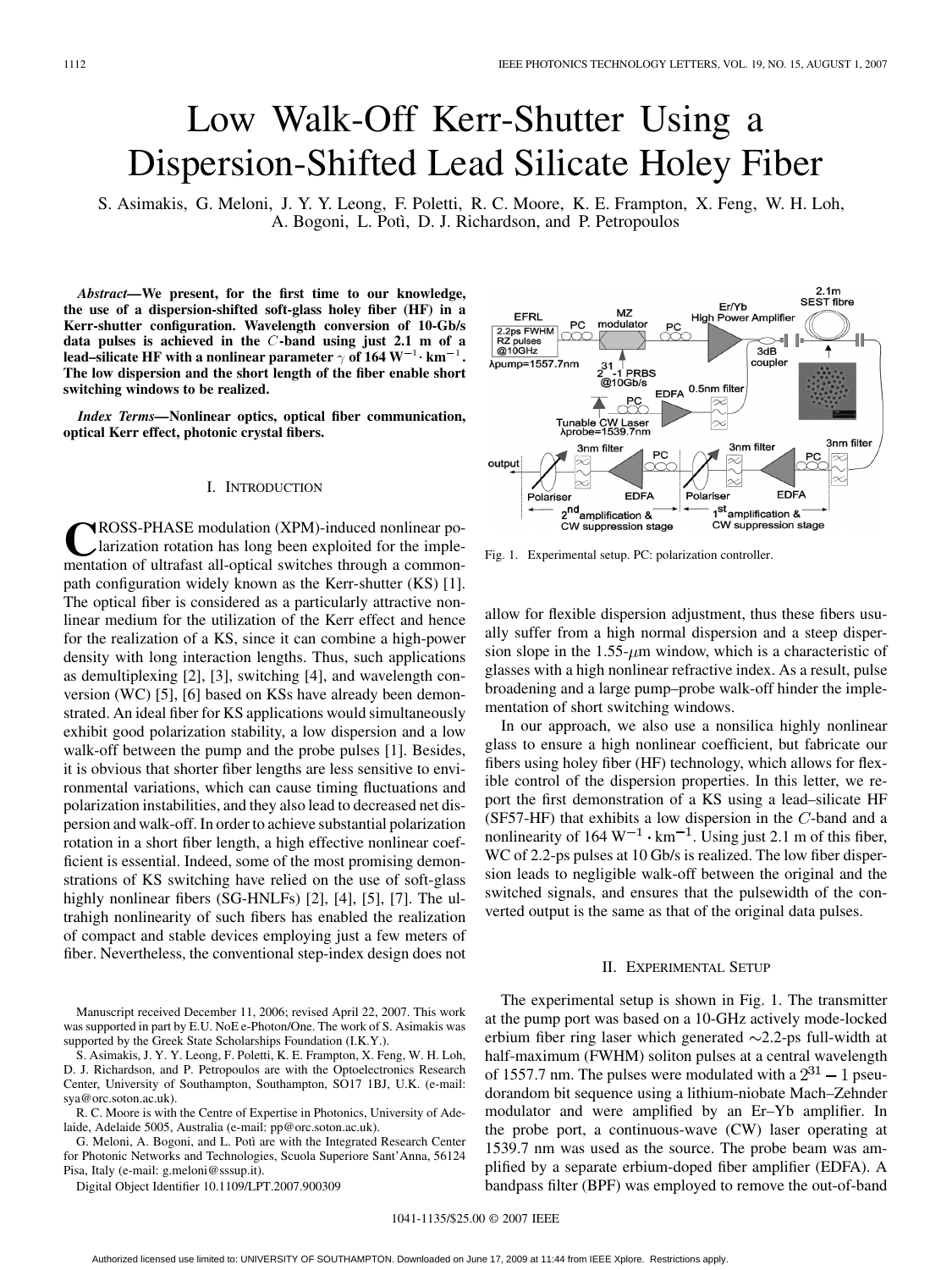amplified-spontaneous emission (ASE) noise resulting from the amplification process. The probe was combined with the pump signal through a 3-dB fiber coupler. The combined beam was free-space launched into the 2.1-m-long SF57-HF with a coupling efficiency of  $\sim$ 27%. The average powers of the pump and probe signals at the input of the fiber were then 17.6 and 13.0 dBm, respectively.

The fiber employed in the experiment was fabricated from the commercial lead–silicate Schott glass SF57 using the structured-element stacking technique (SEST), which allows for the realization of designs with novel dispersion properties. The design and fabrication of this fiber was reported in [8]. The core diameter of the fiber, as obtained from scanning electron microscope images, was  $\sim$ 4.3  $\mu$ m. The propagation loss and the nonlinear coefficient  $\gamma$  of the fiber were determined experimentally to be 3.2 dB/m and 164  $W^{-1}$  ·  $km^{-1}$ , respectively [9]. The ability of the fiber to maintain linear polarization was also tested. By launching light on one of the principal polarization axes of the SF57-HF, we measured an extinction ratio of  $\sim$ 22 dB between the signals received on the two orthogonal polarization axes at the output of the fiber. The beat length of the fiber was experimentally determined to be  $\sim 0.6$  cm, yielding a differential group delay (DGD) of 0.86 ps/m. From separate experiments on four-wave mixing in this fiber, we estimated a zero-dispersion wavelength of 1582 nm and a dispersion slope of  $0.2 \text{ ps/nm}^2 \cdot \text{km}$ within the  $C$ -band [9]. This combination of a low dispersion (with a relatively low dispersion slope), high effective nonlinearity, and good polarization-maintaining properties, makes this SF57-HF ideal for KS applications.

The arrangement of our KS followed the standard configuration. Two polarization controllers at the pump and probe ports were used for adjustment of the state of polarization of the two beams. The polarization of the pump beam was aligned to one of the principal polarization axes of the fiber, while the probe beam was linearly polarized at the SF57-HF input at  $45^{\circ}$  relative to the pump. The presence of the pump pulses induced an intensity-dependent rotation of the state of polarization of the probe beam. At the output of the SF57-HF, the pump was filtered from the probe using a 3-nm BPF and subsequently, the probe signal passed through two successive amplification and polarization-filtering stages, each consisting of a polarization controller, an EDFA, a BPF, and a polarizer. The polarizers ensured that the Kerr-induced polarization rotation of the probe was transformed into intensity modulation. This was achieved by adjusting the polarization controllers at the input, so that transmission of the probe through the polarizers was minimized in the absence of the pump. The output power of each EDFA was  $\sim$ 9.0 dBm. It should be noted that the two successive stages of polarization-filtering the signal were necessary, since the polarizers employed in our setup had a limited extinction ratio of 24 and 18 dB, respectively. The BPFs used in these stages ensured that both the ASE of the two EDFAs and the pump signal were further suppressed. Thus, the pump was effectively suppressed at the output of our system.

### III. EXPERIMENTAL RESULTS AND DISCUSSION

The received spectrum at the output of the SF57-HF is shown in Fig. 2(a). Clear sidebands arising from XPM are observed at the probe wavelength. For comparison, the probe spectrum at the input is also shown. In Fig. 2(b), the received spectra after



Fig. 2. (a) Spectrum after the SF57-HF when both the pump and the probe are launched (black trace) and input probe spectrum (gray trace); (b) received spectra after the first polarizer (gray trace) and at the output of the system (black trace).



Fig. 3. SHG autocorrelation traces of the input and output pulses of the KS.

each of the two polarizers are shown. It is evident that effective suppression of the CW component of the probe was achieved after the combination of the two polarizers.

We next measured the pulsewidth at the output of the KS through second-harmonic generation (SHG) autocorrelation measurements, and compared it against the width of the input laser pulses (Fig. 3). No pulse broadening was observed, and a pulse FWHM of 2.2 ps was measured at the output. Numerical simulations performed on the KS system, for which the dispersive, nonlinear, and DGD properties of the SF57-HF were taken into account, confirmed this short switching window. This can be understood by considering the combination of the low dispersion of the fiber, which did not lead to substantial broadening of the gating pulse, and its low dispersion slope, which yields a walk-off length of  $\sim$ 12 m, i.e., much larger than the physical length of the SF57-HF. (Note that, even if the wavelength separation between the pump and probe had been 30 nm, the walk-off length would be 6 m). The significance of these figures can be appreciated when compared to the values exhibited by other SG-HNLFs. For example, the walk-off length of a step-index bismuth-oxide fiber, similar to the one used in [5], [10] would be just  $\sim$ 30 cm for the same conditions